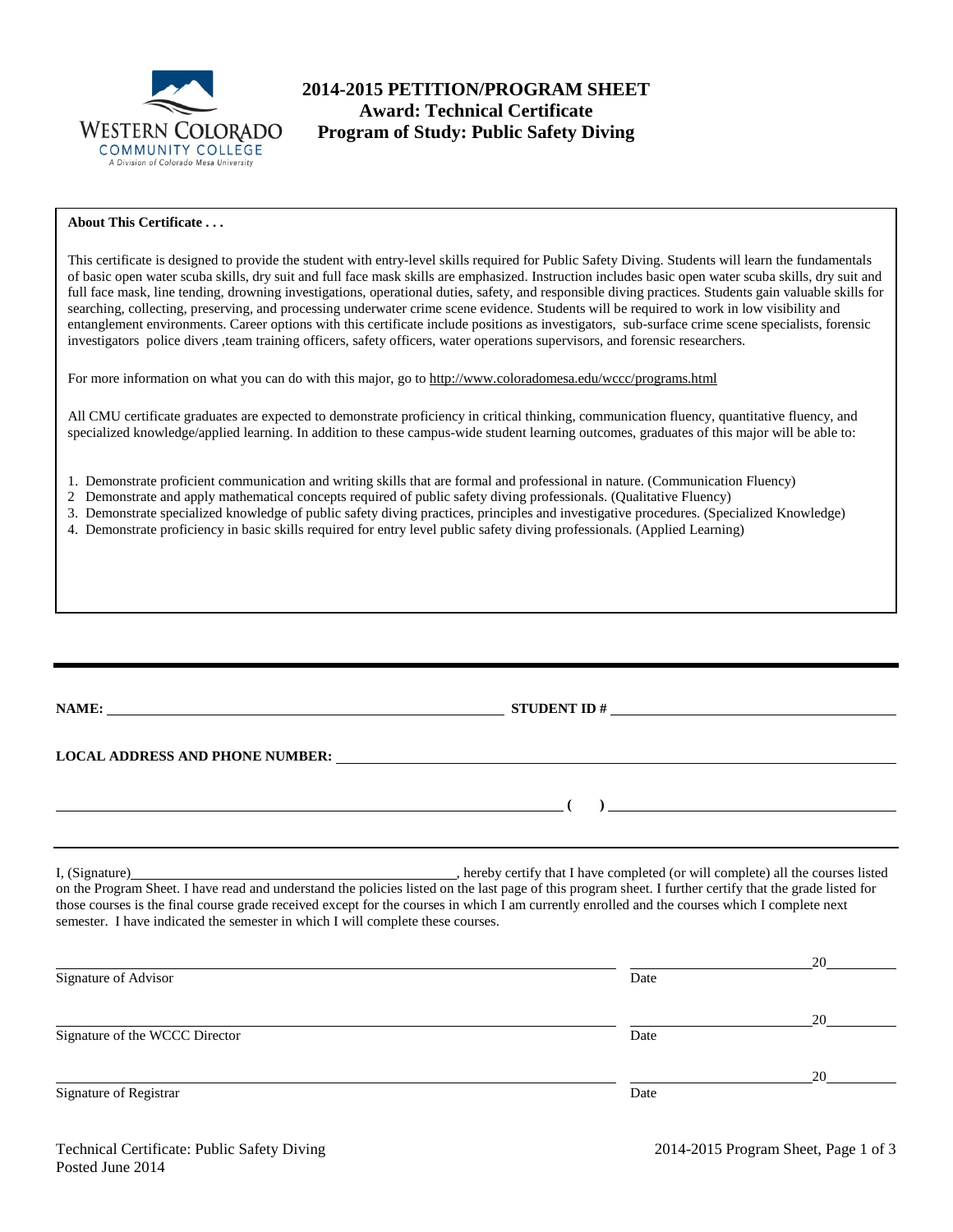#### **Students should work closely with a faculty advisor when selecting and scheduling courses prior to registration.**

Degree Requirements:

- 2.00 cumulative GPA or higher in all CMU coursework and a "C" or better must be achieved in achieved in coursework toward major content area.
- Pre-collegiate courses (usually numbered below 100) cannot be used for graduation.
- Program sheets are for advising purposes only. Because a program may have requirements specific to the degree, check with your advisor for additional guidelines, including prerequisites, grade point averages, grades, exit examinations, and other expectations. It is the student's responsibility to be aware of, and follow, all guidelines for the degree being pursued. Any exceptions or substitutions must be approved by the faculty advisor and/or Department Head. Courses related to teacher licensure must also be approved by the Teacher Education Dept.
- When filling out the program sheet a course can be used only once.
- See the "Undergraduate Graduation Requirements" in the catalog for additional graduation information.

#### **Public Safety Diving Technical Certificate: ( 8 Semester Hours)**

| <b>Core Classes</b><br>Course No | Title                                      | Sem. Hrs | Grade | Semester |
|----------------------------------|--------------------------------------------|----------|-------|----------|
|                                  | CRJW 270 Homicidal Drowning Investigations | 2        |       |          |
| <b>CRJW 280</b>                  | Public Safety Diving Phase 1               | 4        |       |          |
| <b>CRJW 290</b>                  | Rapid Diver Deployment (UWCSI)             | 2        |       |          |

**Additional expenses –** Students entering the Phase 1 Course may be required to purchase Public Safety Dive equipment with total cost of approximately \$1750.00. This is in addition to tuition and fees. Additional travel expenses apply. These costs may vary with student need and brand or quality of equipment purchased. Please see program coordinator for additional details.

The Homicidal Drowning Investigations Course has an additional charge of \$249.00. This is in addition to tuition and fees. Please see program coordinator for additional details.

The Rapid Diver Deployment (UWCSI) Course has an additional charge of \$395 per student. This is in addition to tuition and fees. Please see program coordinator for additional details.

# **SUGGESTED COURSE SEQUENCING FOR A TECHNICAL CERTIFICATE IN Public Safety Diving**

This is a recommended sequence of course work. Certain courses may have prerequisites or are only offered during the Fall or Spring semesters. It is the student's responsibility to meet with the assigned advisor and check the 2 year course matrix on the Colorado Mesa website for course availability. Student may choose to spread coursework over multiple semesters. Please see advisor.

#### **Fall or Spring or Summer Semester**

| <b>First Semester</b>                                                                 | <b>Hours</b> |  |
|---------------------------------------------------------------------------------------|--------------|--|
| CRJW 270 Homicidal Drowning Investigations 2<br>CRJW 280 Public Safety Diving Phase 1 |              |  |
| CRJW 290 Rapid Diver Deployment (UWCSI) 2                                             |              |  |
| <b>Semester Total</b>                                                                 |              |  |